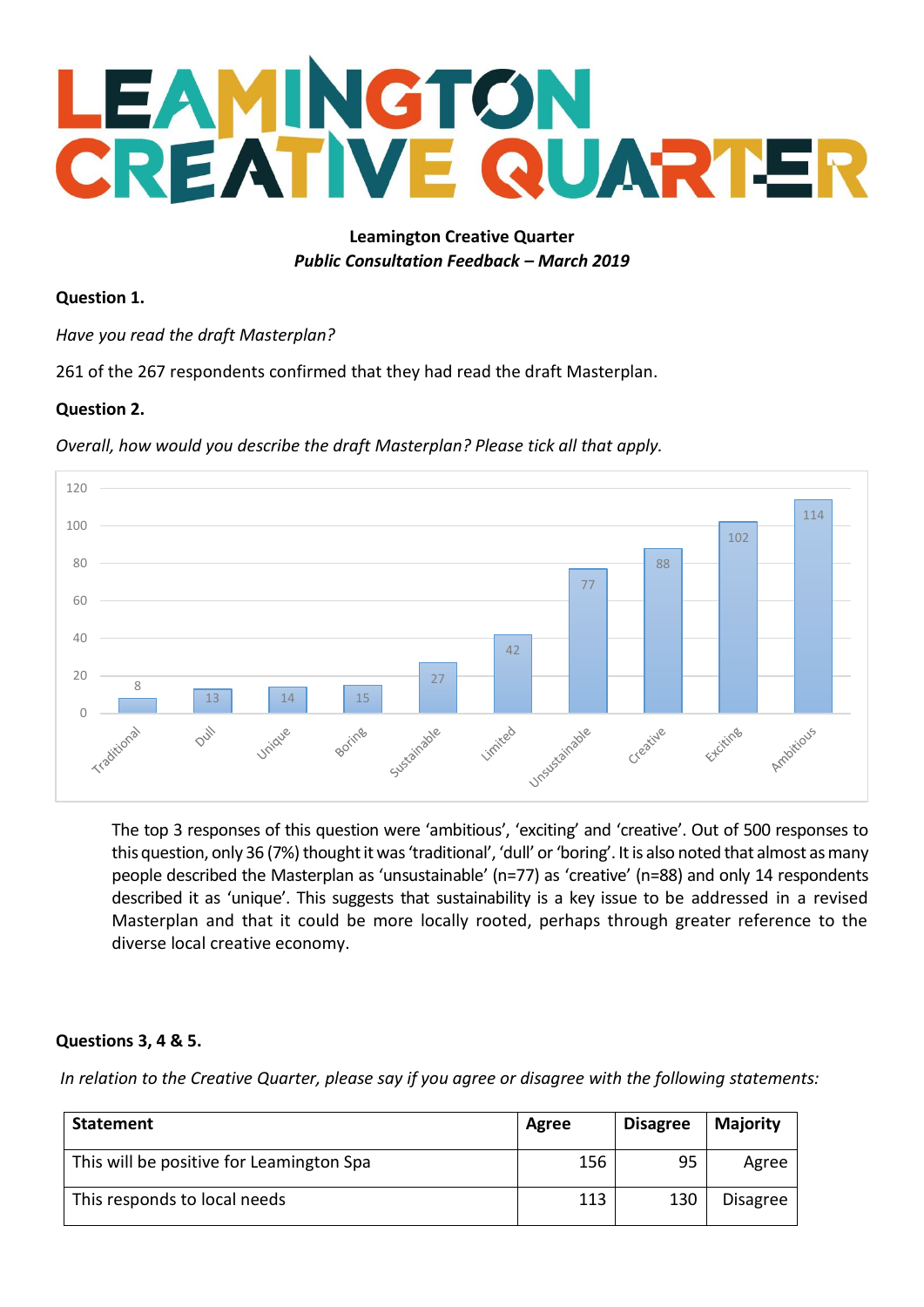| This will support economic growth                                                                                                                                               | 157 | 76  | Agree           |
|---------------------------------------------------------------------------------------------------------------------------------------------------------------------------------|-----|-----|-----------------|
| This will support local communities                                                                                                                                             | 108 | 132 | <b>Disagree</b> |
| This shows creative Leamington at its best                                                                                                                                      | 114 | 126 | <b>Disagree</b> |
| Warwick District Council's mission is to Make Warwick<br>District a great place to live, work and visit. Do you agree<br>or disagree that this masterplan supports the Councils |     |     | Agree           |
| vision?                                                                                                                                                                         | 144 | 123 |                 |
| Do you agree with the vision of the Creative Quarter<br>masterplan?                                                                                                             | 138 | 117 | Agree           |

The majority of respondents agreed that:

- The Masterplan would support Warwick District Council in making this a great place to live work and visit
- The Masterplan would support economic growth
- The Masterplan would be positive for Leamington Spa.

At the same time, more people felt that the Masterplan:

• Did not respond to local needs

The majority of respondents agreed that the Masterplan would support Warwick District Council in making this a great place to live work and visit, agreed that the Masterplan would support economic growth and agreed that it would be positive for Leamington Spa. At the same time, more people felt that the Masterplan did not respond to local needs or support local communities. This is an interesting contradiction and will inform further consultation on individual projects as and when they arise.

The comments relating to not responding to local needs, were in the main regarding community useage of the Clublands area. We have responded by removing Clublands from the red line plan.

### **Question 6.**

*Are there any areas that you are excited by? Please tick all that apply.*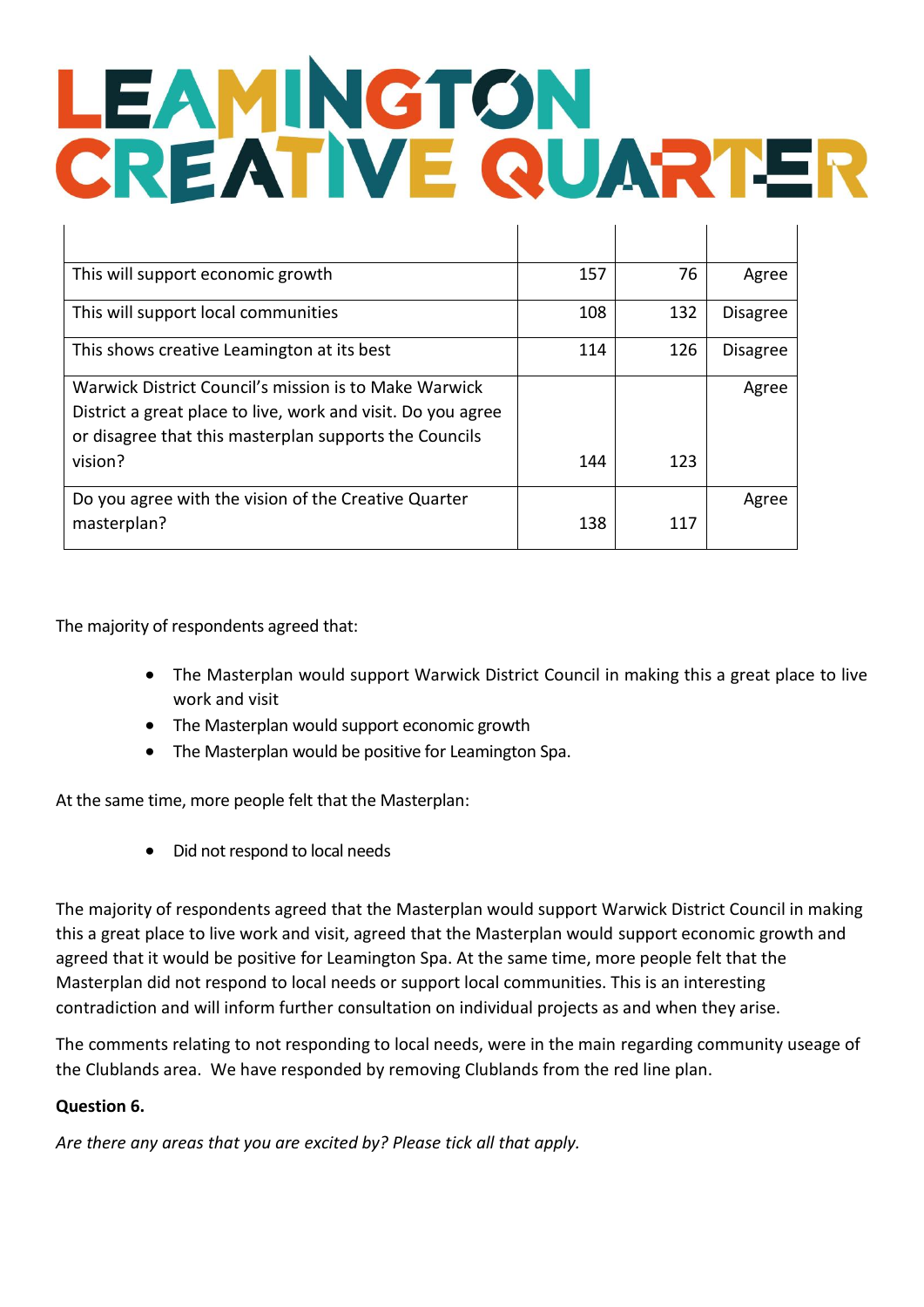

### **Question 7.**

*Are there any areas that you are concerned by? Please tick all that apply.* 



Reviewing questions 6 and 7 together offers an interesting comparison.

The Post Office and the Pump Rooms feature in the top 5 responses to both 'what are you excited by' and 'what are you concerned by', showing that there is a real difference in opinion on these two potential developments.

Court Street Options 1 and 2 however, both appear in the bottom 4 responses to 'what are you excited by' and 'what are you concerned by', perhaps implying that there is no strong feeling either way on this potential development. If any additional funding were to be made available for the Court Street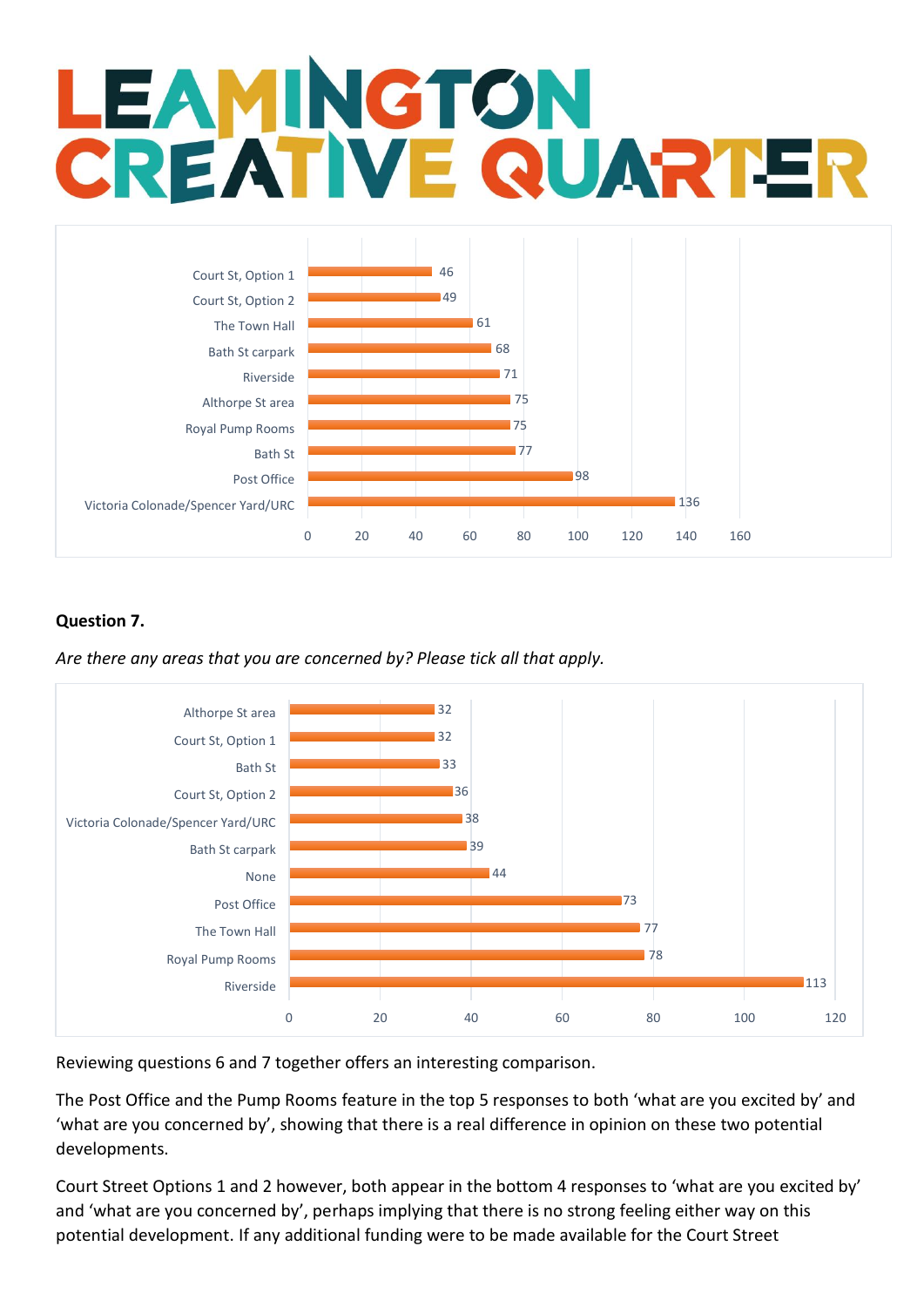development (e.g. from the Local Enterprise Partnership), it would be beneficial to have further conversations and consultation on this project to ensure that there is significant demand (and excitement!) for it. A number of options were presented to Warwick District Council in the Phase One Report and we are waiting for feedback on delivery timescales, and then will be going out for further public consultation.

Victoria Colonnade / Spencer Yard / The United Reform Church was the development that most respondents were excited about, and was in the bottom 5 responses to 'what are you concerned by'. This supports initial suggestions that this area should be the first project within the Creative Quarter to be worked up and delivered.

Riverside is the area that most respondents were concerned about. From the free text section about concerns, we know that the potential WDC HQ move is a great cause for concern for residents, and this is of course also in the Riverside area, so there is perhaps some crossover between the two separate projects here. We responded to this feedback by removing the area from the red line.

### **Q8 – Free Text**

Respondents were also able to provide a free text response. This generated a further 82 responses. Of these only 5 related to specific sites (parks and gardens and East Lodge/ All Saints Church/ Temperance Bar). The largest number of responses were related to the need for religious and community spaces (n=12, possibly reflecting concerns over Clublands) and sustainable transport (n=11, including need for cycle routes and prioritising pedestrians). An additional 11 responses were considered not relevant to the questions. These included concerns about the consultation process and for the library. These concerns have been addressed elsewhere in the survey.

We have responded to this by removing Clublands from the red line area. We are promoting the use of sustainable travel at Spencer Yard with the limiting of parking and improving accessibility and facilities for cycling.

### **Question 9.**



*Are there any opportunities in the Creative Quarter that we have missed? Please tick all that apply.*

It is positive to note that the number of responses to 'what have we missed?' was relatively low. It is, however, interesting that there is not an overwhelming sense of what else should or could be delivered as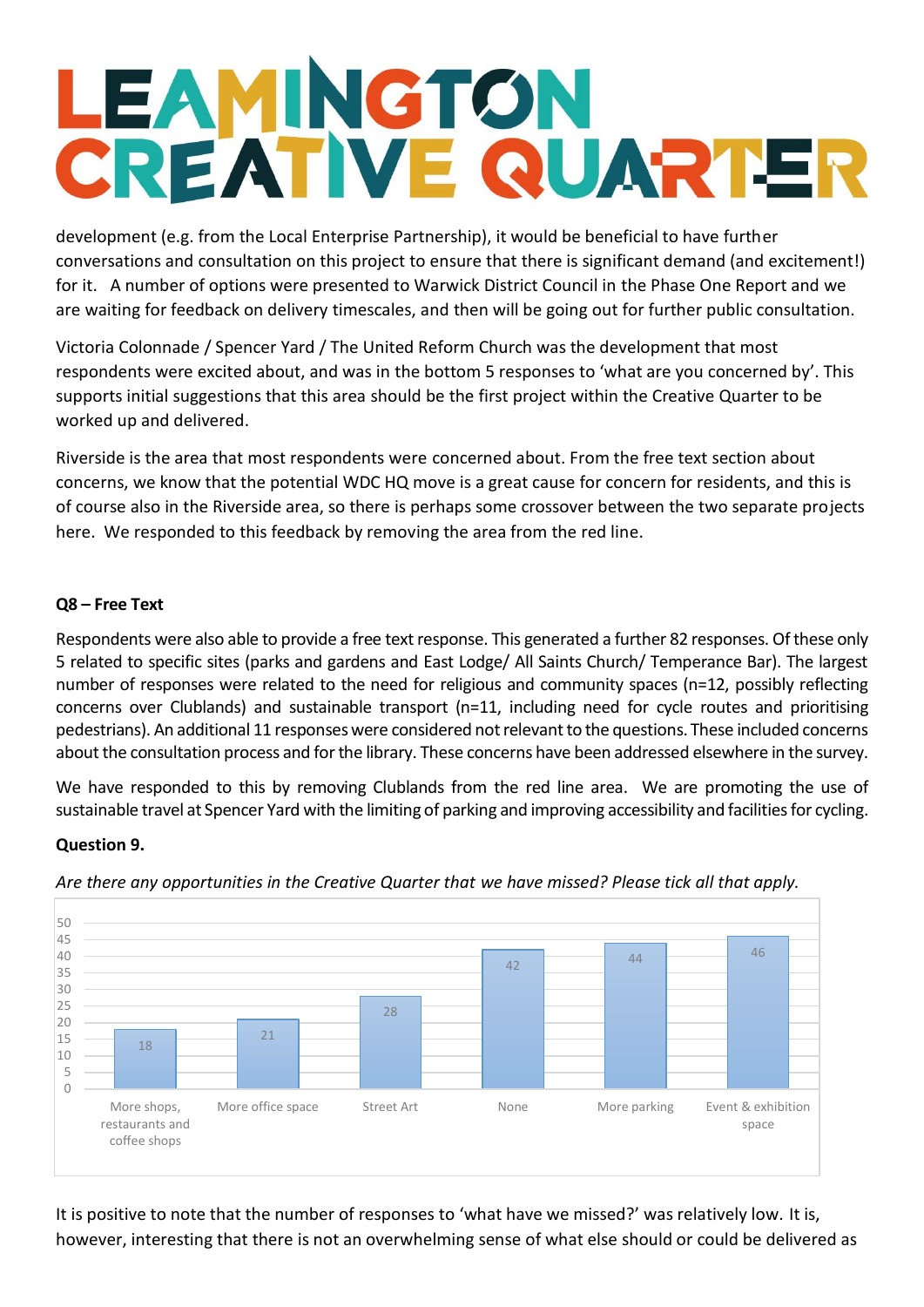part of the Masterplan, bearing in mind the majority of respondents felt that the Masterplan did not respond to local needs, support local communities or show creative Leamington at its best.

Looking at question 9 and 10a (below) together though, it is evident that space for exhibitions and events is a vitally important part of what makes a Creative Quarter. Balancing this with an increased amount of grown-on office space will be a key aim of the Masterplan.

Spencer Yard cannot fulfil both due to restricted space but the other sites such as Court Street, should be the focus for other uses. We are trying to find a way to incorporate some exhibition and event space in Spencer Yard in consultation with neighbours and the current occupiers.

### **Question 10a.**



*As a potential visitor to the Creative Quarter, what would you like to see here?*

There is a genuine interest for a wide range of events and activities in the Creative Quarter with all of the options receiving good feedback.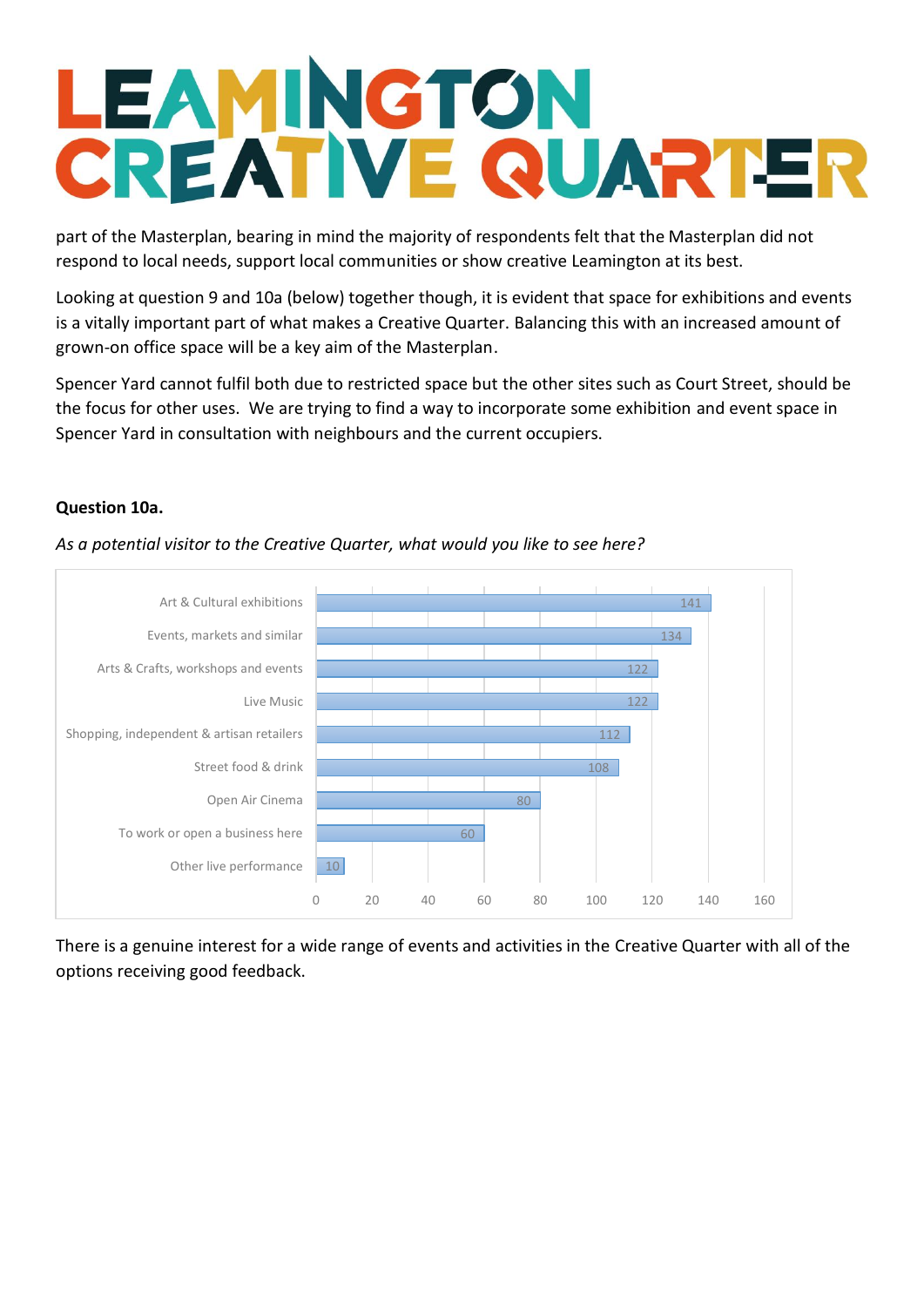### **Information about respondents.**

### *Which of the following best describes you?*

| I am responding as an Individual                 |    |
|--------------------------------------------------|----|
| I am responding on behalf of a community/charity |    |
| organisation                                     | 32 |
| I am responding on behalf of a local business    |    |
| I am responding as an agent or on behalf of an   |    |
| organisation, acting as an agent                 |    |
| I am responding as or on behalf of a landowner   |    |
|                                                  |    |
|                                                  |    |

### *Written Responses*

An additional 38 responses were received via email or letter. These varied in length, from one-line emails ("*Exciting vision for a long-awaited refurbishment of a overlooked swathe of Royal Leamington Spa = God Speed.*)

to a five-page written response. It included two responses for sites to be removed from the masterplan. However, as the document is a high-level vision for the area with limited planning weight it is not considered that it is necessary to do so. Based on this feedback we have now removed some sites including Clublands', The Pump Rooms and The Town Hall from proposals. Warwick District Council are now carrying out their own work on potential future uses.

The content of responses was also varied. While there were some overlapping themes (finance, future of the Library, infrastructure, status of the masterplan), many focused on specific issues relating to the correspondent.

*Which age bracket do you fall in to?*